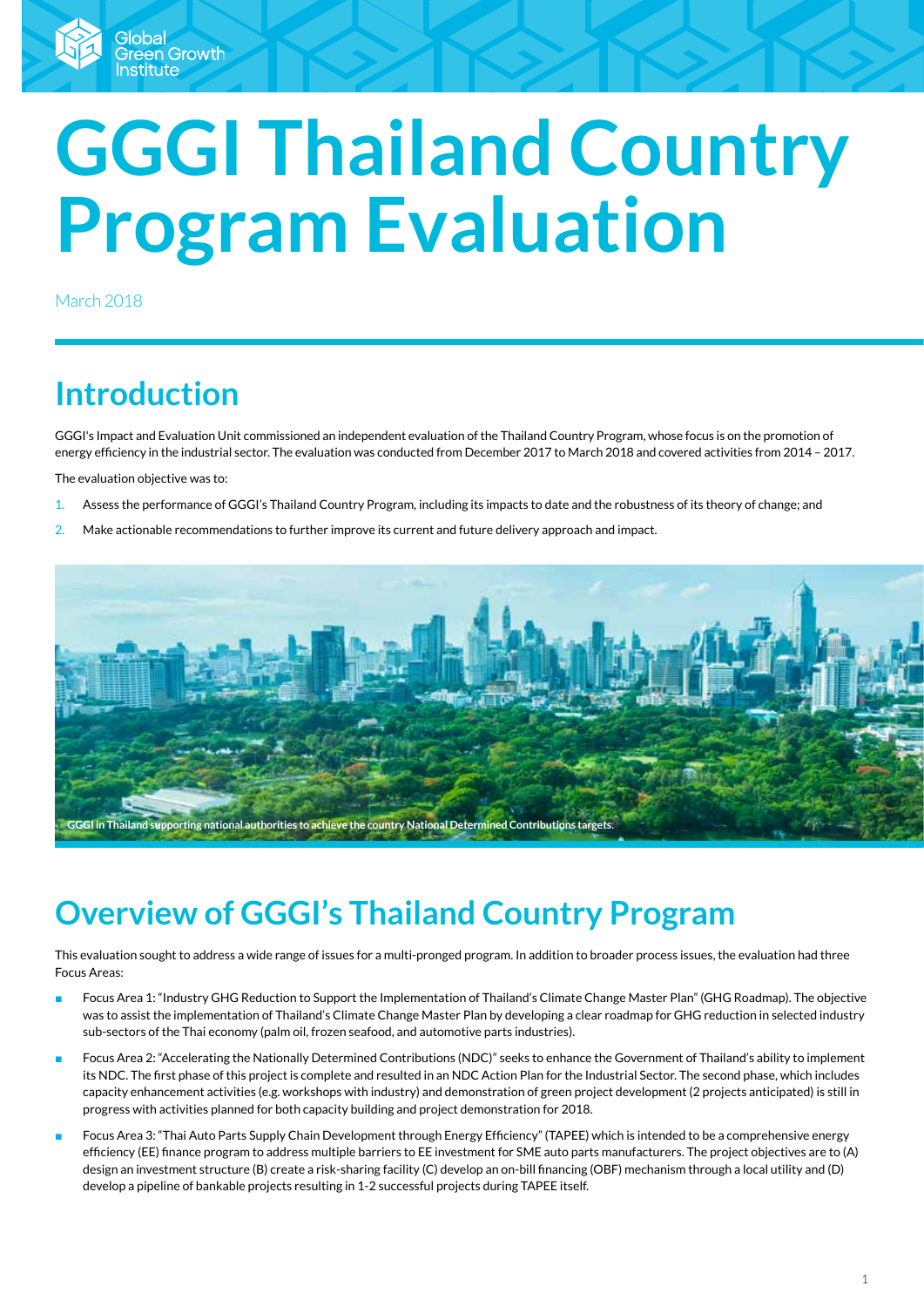

## **Lessons Learned**

The following lessons learned are drawn from both the successes and challenges faced by GGGI's Thailand program. The lessons are organized by the OECD Development Assistance Committee (DAC) criteria used to organize the evaluation questions: Relevance, Effectiveness, Efficiency, Impact, and Sustainability.

### Lessons learned - Relevance, including project selection and positioning within the country

- **Activities in Thailand provide a good fit with both the Royal Thai Government's requests and GGGI's mission and objectives overall.** Thailand's commitment to climate change is well-documented. However, there is uncertainty regarding the current government's longevity and, therefore, long-term commitment to current project priorities.
- Thailand engaged with GGGI partially to increase access to the Republic of Korea (RoK), as GGGI is based in the RoK. Government representatives were also interested in GGGI's perceived technical and economic expertise, international network, potential to access financing.
- The choice of counterpart is important, and the most appropriate entity may change over time. As the planning agency and focal point for international climate change activities, Office of Natural Resources and Environmental Policy and Planning (ONEP) was a reasonable counterpart for the original planning outputs, though other agencies more focused on implementation would also have been reasonable. As activities switch to implementation, these other government entities may be more relevant as a counterpart instead of, or in addition to, ONEP for a specific project, depending on the project context and goals.
- Having offices at (or near) the counterpart helps facilitate relationships. The GGGI team is in the same building as their direct counterpart, as are other entities.
- GGGI is the 'new kid on the block' with limited credibility established so far and the Country Team must continuously prove themselves in terms of technical quality as well as demonstrating respect building appropriate stakeholder relationships and navigating in-country dynamics. This results in a high-pressure environment, particularly when the Country Team is being pulled in different directions and having to prioritize.
- **Project selection and ongoing support can be influenced by activities and behaviors of other donors and initiatives** active in the country in addition to formal criteria. For example, the counterpart may defer to the preferences of other initiatives that have substantially more presence in the country than GGGI. If these soft factors are not taken into account sufficiently a project may struggle to gain traction.

### Lessons learned - Effectiveness, including internal processes as well as project reach

- **Ensuring relevance is insufficient to ensure uptake.** To date, GGGI's activities in Thailand are highly relevant, but uptake is more limited than expected. This is due to addressable issues with project design as well as lack of a clear long-term ownership path for the outputs within the Royal Thai Government.
- Project implementation, as well as impacts and long-term sustainability are influenced by institutional dynamics within the Country. Most projects require ongoing cooperation, such as through sharing data from one or more government entities and/or private sector groups who are not the same as the country counterpart.
- Stakeholder relations are complex. It is a delicate balancing act between keeping stakeholders informed, allowing them to have a voice in project development, and expressing a clear vision that inspires confidence and trust. Also, different stakeholder groups have different preference for the approach to engagement (e.g. personal meetings, email updates, or teleconferences), which must be managed.
- Budget challenges and limitations can harm credibility. While there does need to be a mechanism for discontinuing nonviable projects, the degree of the ongoing budget challenges within GGGI, and with the Thailand Country Program in particular, have created uncertainty within the country counterpart. For example, earmarked funding anticipated for 2017 did not materialize. This has led to concerns that GGGI can actually deliver in the future, harming the Country Team's efforts to build credibility and increase visibility.
- **Small country teams may not be able to cover all desired skillsets internally**, and should not be expected to do so. The Country Team consists of 3 people doing all tasks from very high level to technical to very basic administrative and office tasks, and increasingly resource mobilization as well.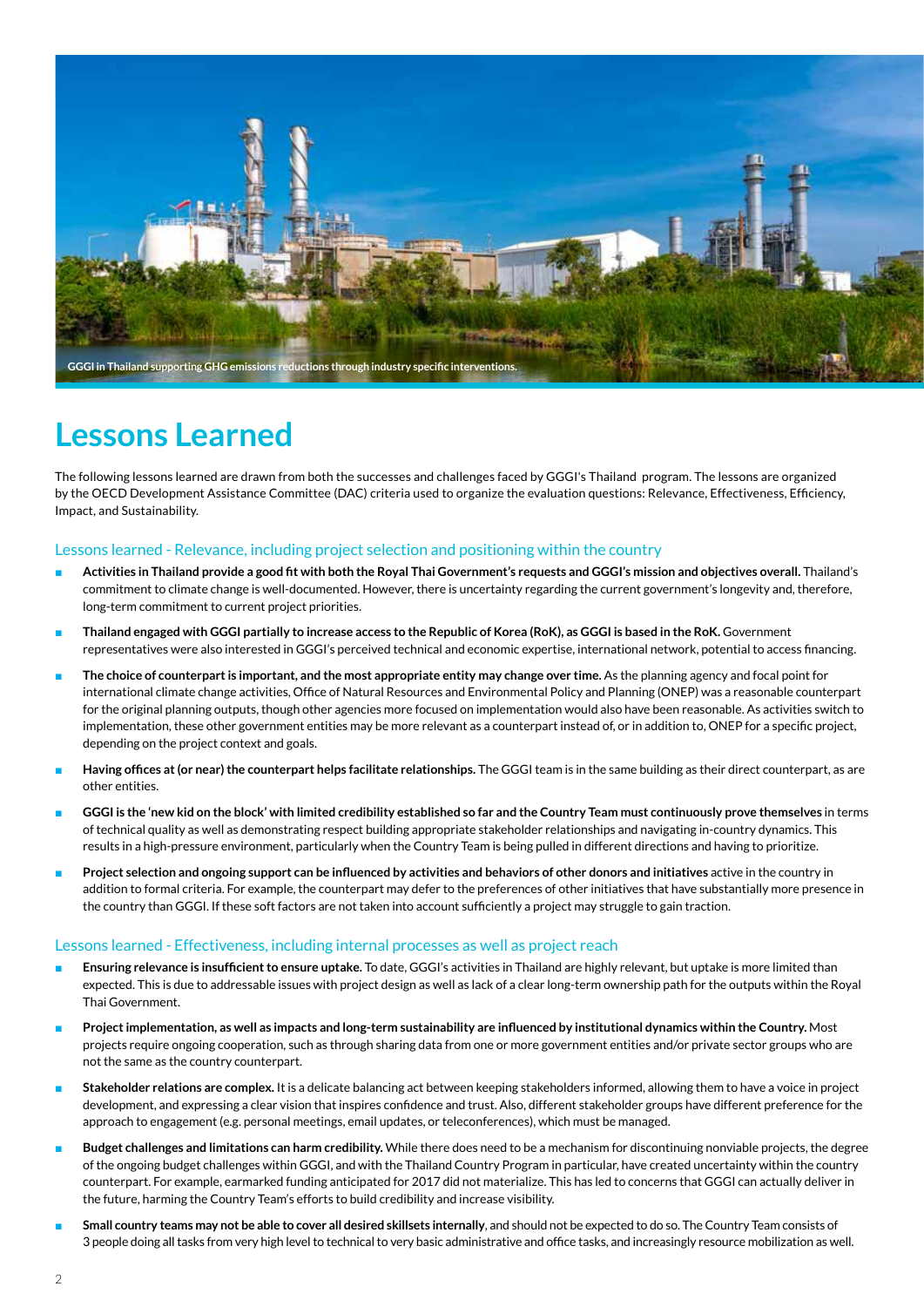- Data quality/availability is an important component of many projects. Data quality and availability relating to industrial GHG emissions has hindered both the GHG Roadmap and the NDC Action Plan development in ways that were not fully anticipated during project planning.
- It is important that stakeholders feel their time is valued. This is particularly the case for skeptical groups, like the private sector. This is most effective when GGGI staff strike a balance between openness to stakeholder feedback and demonstrating a clear vision that inspires trust. Stakeholder relationships have been facilitated when there is a clear understanding of what is in it for the stakeholder, the objectives of the meeting are clear, and when they have been approached in the expected way demonstrating respect. When a new meeting is requested stakeholders want to know why new interaction is also/still relevant for them.
- **Project concepts need to be framed in ways the stakeholders will sufficiently understand and be willing to own long term.** More support and openness has been possible when stakeholders clearly understand what is being proposed. The implication for GGGI is to approach stakeholders using the terminology and concepts familiar to the stakeholder, even if that requires extra work/reframing.
- Multiple stakeholders do not yet fully understand and are skeptical of TAPEE. There appear to be several reasons for this including the involvement of 'outsiders' from other countries, the perceived complexity of the proposed credit risk guarantee mechanism, the involvement of an Energy Services Company (ESCO) market that is perceived as nonviable in Thailand, and lack of clear understanding by stakeholders of how it will all come together into a coherent package.

### Lessons learned - Efficiency, including internal processes as well as facilitating stakeholder ownership

- It is difficult to assess efficiency, especially due to changing budgets and priorities. This phase includes establishment of the Country Program, which included: substantial stakeholder engagement, its evolution from one project to multiple independent projects to more recently coalescing into a more coherent program of activities focused on capacity building and facilitating bankable projects. In addition to the regular planning and budgeting cycles, there have been four significant budgetary disruptions, resulting in uncertainty and sometimes cuts. Also, the budgets do not clearly separate project and administrative labor.
- It takes long and consistent effort to establish credibility in a country. The extent of initial, as well as ongoing, stakeholder engagement that is needed to establish and maintain relationships and build credibility is time-consuming and not necessarily related to a specific project-budget line item. However, when there are issues (as is currently the case for TAPEE) it undermines not only the current projects, but overall trust and possibilities of success in the country long term.
- Stakeholders may have suspicion/bias against foreign consultants that can inhibit local engagement and ownership. Both cases where international consultants were used was noted and met with skepticism by some stakeholders. It is likely that any faux pas or perceived lack of understanding of the Thai context or 'way of doing things' contributes to distrust and/or hesitancy to engage.
- **Country timeframes do not necessarily match GGGI timeframes.** Project design as well as timeframes need to be realistic and tailored to the country context from the outset to be useful and effective as well as to ensure appropriate long-term ownership. External deadlines that are outof-sync relative to local stakeholder needs that put unwelcome pressure on stakeholders will undermine the entire project, i.e. there is a need to ensure stakeholders are sufficiently on board before proceeding to the next step.
- It is challenging to assess if a gap is there because the idea is a ripe opportunity rather than not ready. This can result in lost time/effort. GGGI seeks a niche of providing effective support that does not duplicate other efforts. In the case of targeting energy efficiency in industrial SMEs in Thailand, all stakeholders agree this is an unmet need, yet one of the reasons no one else is focusing on it is that there is no clear government agency owner, which can undermine project effectiveness.
- With only 3, the Country Team spends too much time on internal GGGI matters. The proportion of time necessary to address internal GGGI planning, reporting and other needs places a high burden on a team of this size, undermining project delivery. Up to 1.5 full-time equivalent (FTE) is being spent on internal GGGI matters, which leaves only 1.5 FTE for direct project work and broader stakeholder engagement. Most of this internal work appears to be set, so the more staff a country team has, the lower percentage spent on internal matters. They would need more resources to become more efficient and to gain better traction in the country.
- GGGI internal processes, e.g. lengthy contracting, can slow implementation. TAPEE, in particular, experienced significant delays due to both external and internal issues, such as a slow contracting process, which exacerbated challenges of meeting the project timeline.

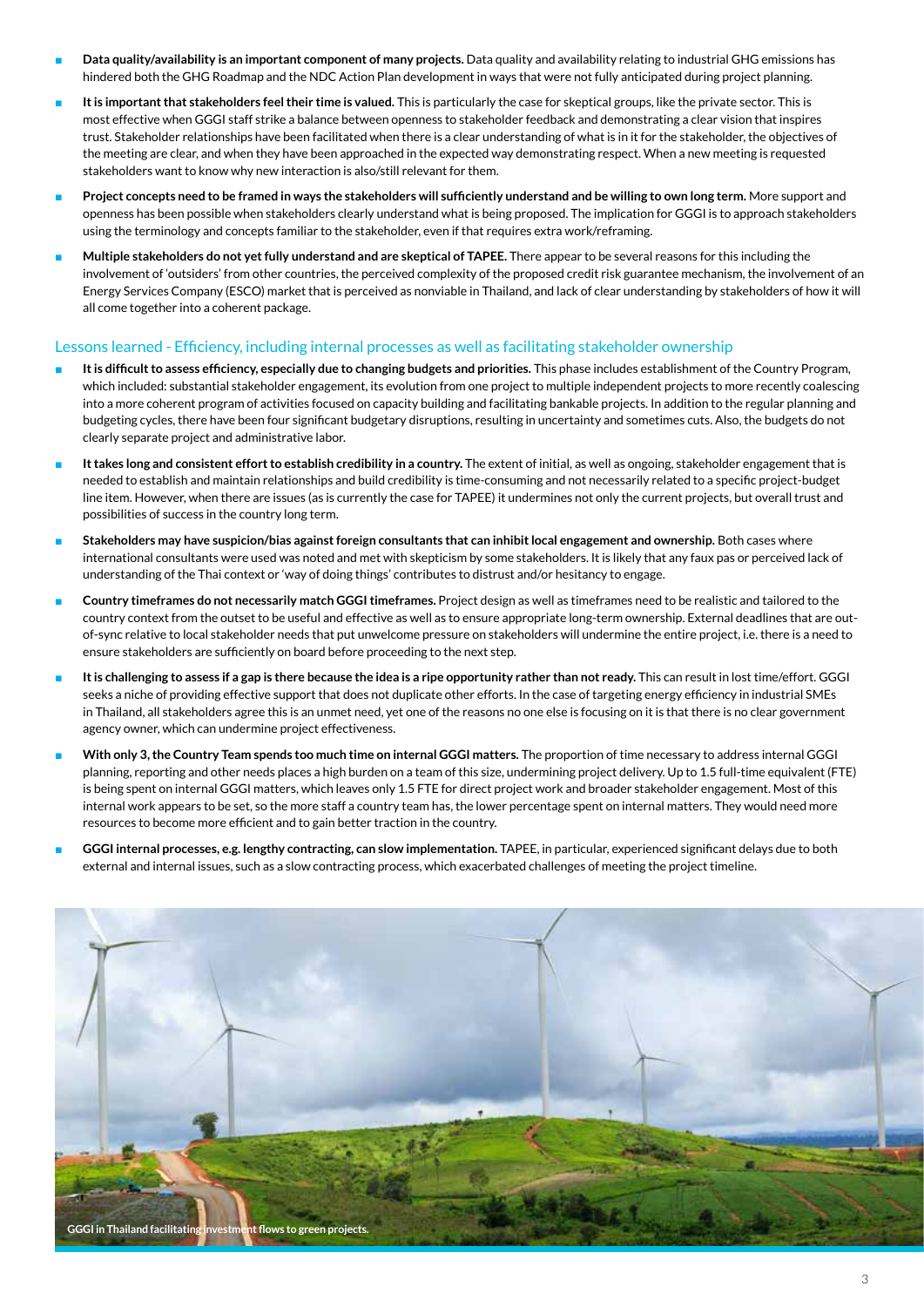### Lessons Learned - Impacts and Sustainability

- **Stakeholder engagement from the GHG Roadmap is most significant impact so far.** Most stakeholders expressed a positive perception of GGGI and a willingness to engage with them in the future. Multiple stakeholders were impressed that Country Team engaged the industrial sector in ways not normally seen in Thailand during the GHG Roadmap process.
- There needs to be sufficient consistent activity to gain traction in a country. With such a small presence and budget, the burden is high on the Country Team to engage in high-visibility activity to maintain stakeholder interest as well as provide formal and informal reminders of project outputs. However, this type of ongoing stakeholder awareness building is not typically included in budgets.
- If sustainability mechanisms are not built into the project, they are very unlikely to be pursued after the deliverables are completed and project funding is depleted. Currently, there is no mechanism, in terms of expectation, protocol, logframe indicator, or budget, to follow up on the adoption/uptake of completed projects, e.g. the GHG Roadmap.
- The project logframes miss the mark. The logframes for the three projects considered do not make sufficient links between outputs and outcomes and impacts. They do not sufficiently address 'prerequisites' for sustainability, such as having a clear government/in-country owner or dissemination/follow up plan. They also miss including meaningful indicators of quality and reach in addition to quantity, e.g. using 'number of workshop attendees' only does not address whether the most appropriate stakeholders attended or reported receiving relevant and useful information.



### **Recommendations**

### Externally focused: Country engagement

- It is important for the Country Representative to coordinate all stakeholders engagement, due to sensitivities. Even when ideas or initiatives are spearheaded from other units or offices, the Country Representative should be responsible for, and deferred to when necessary, all communication and stakeholder engagement as they are responsible for building and maintaining long-term relationships in the country. Stakeholder interactions need to be tailored to cultural and individual preferences, and the Country Representative is responsible for this understanding.
- Periodically review the appropriateness of the counterpart agency. This review should include discussions with the current and any proposed new counterpart. The frequency will depend on the rapidity of change within the country, e.g. as priorities and duties between agencies evolve, as well as for each new GGGI project. For example, this counterpart function could be transferred from ONEP or temporarily delegated when focusing on implementation projects, depending on expectations regarding project characteristics in the long-term. Regardless, ONEP remains designated coordinator for international climate change-related activities for the Royal Thai Government.

### Externally focused: Project selection and design

- Consider ability to increase visibility when selecting and designing projects. Make significant stakeholder engagement a cornerstone of projects, especially in the early stages of GGGI's country presence to help establish long term relationships and credibility.
- Seek a vetting process with key stakeholders for new project concepts before committing significant resources. The degree of cooperation and long-term ownership of all key stakeholders should be assessed in the early stages of the project. This vetting process should go beyond the direct counterpart and include stakeholders critical to the success of the project (e.g. for providing inputs or long-term ownership). To facilitate this, develop awareness/educational materials (e.g. for financial concepts) from the perspective of, and tailored to, different stakeholder audiences that minimizes jargon. This vetting process may also include discussions with other major donors with similar projects, as appropriate. Relevant project concepts may need to be postponed or declined if the long-term pathway to success is not (yet) sufficiently clear.
- Assess the inputs critical for project success before committing significant resources. For example, this could include data quality/availability, participation of specific stakeholders as discussed above as well as alignment with other projects/outputs. Where weaknesses are identified, a remedy should be built into the project design.
- Consider selecting projects that can show concrete results within a year, using a staged or incremental approach as needed. This will increase attractiveness for skeptical stakeholders or those with a very short-term perspective as well as help build creditability longer term. GGGI's expectations regarding project scope and timeframes will need to be consistent with the counterpart's appetite to facilitate long-term sustainability. This means progress may be slower than GGGI originally anticipated.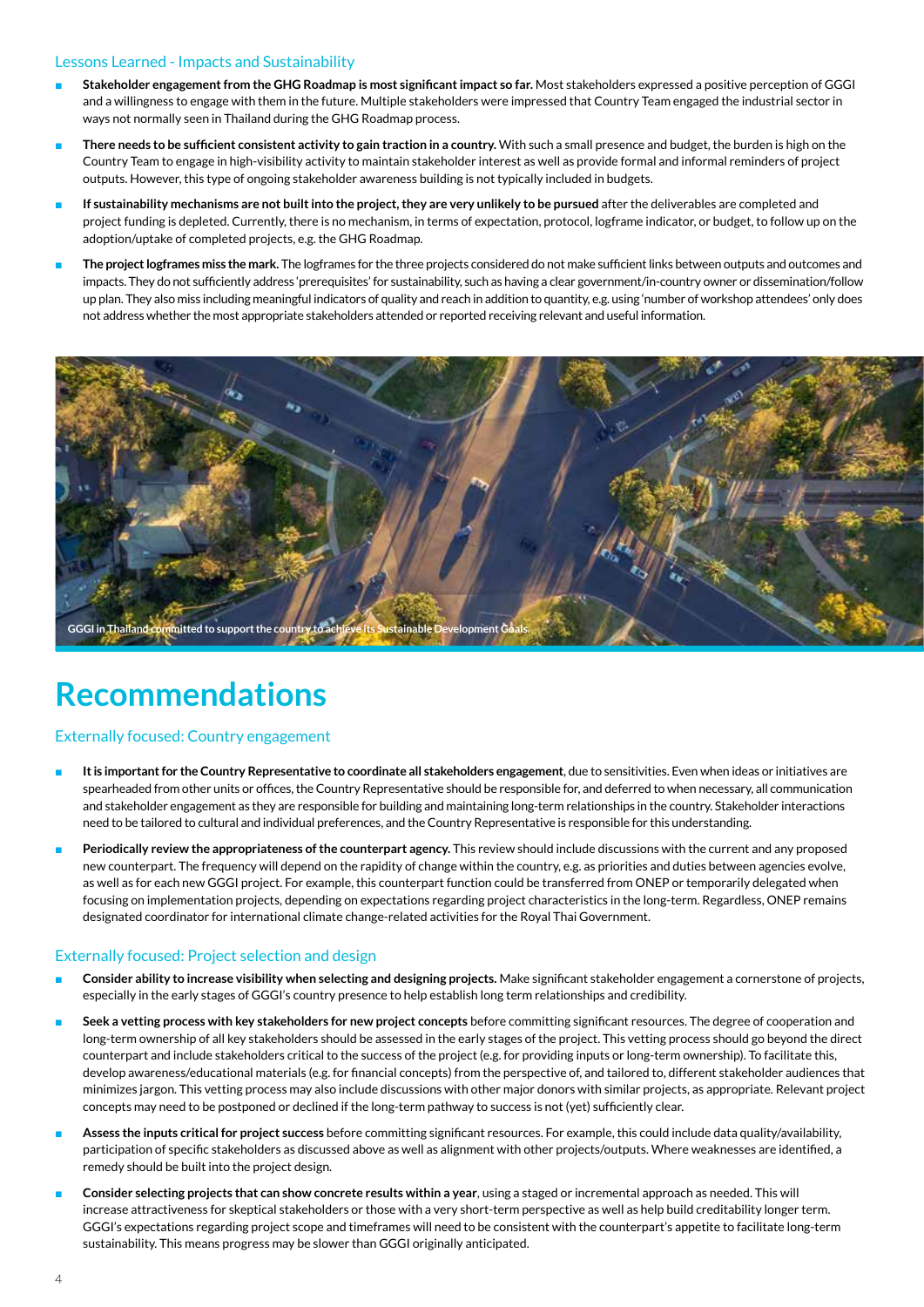- Ensure there is a clear path of follow up and long-term ownership built into the design. All outputs should have identification of clear owner(s) for the next phase built into the project design and logframe KPIs. The type of owner would depend on the expected outcomes and next steps anticipated for each deliverable; it could be GGGI staff, a government body or specific official, or a third party such as private sector or civil society stakeholder(s). This is especially relevant for planning outputs where no long-term impact is possible without follow up after the immediate project. Other prerequisites for long-term sustainability should also be incorporated into the project design and logframe as appropriate. The logframe may need to be updated with more specific information at specified intervals to address this issue.
- **Seek using in-country resources to the extent feasible** to help build credibility as well as build capacity. Consider the profile of potential subcontractors from other locations in the context of and country perceptions relative to value, and whether a local partner is also appropriate. This could be done for example through informal conversations with stakeholders critical for success. In some cases, regional resources may be seen as sufficiently local and consultants with strong international reputations for that specialty may be seen as sufficiently trustworthy.
- **All key outputs should (also) be in the local language to facilitate use by targeted stakeholders.** This means the need for translation for key project outputs as well as public minutes should be assessed and should be factored into project budgets from the outset or be a separate line item in general budgets. While there are clear benefits for deliverables being accessible internationally by being provided in a language such as English, to be effective they first need to be accessible within the targeted country to achieve their primary purpose.

### Internal Processes: Planning

- Ensure the priorities of different units within GGGI are sufficiently aligned and that there is a clear and safe communication channel to clarify any issues/confusion.
- **GGGI should clarify its risk tolerance** in terms of innovation and flexibility relative to ensuring specific outcomes. GGGI's own priorities and risk tolerance underpin the project selection process addressed above. There appears to be inconsistent messaging between the expectation for innovation and exploring untapped markets while also seeking significant outcomes and impacts in relatively short timeframes.
- Restructure the Country Planning Framework (CPF) process to be more time efficient and usable and ensure it is aligned to the Country Work Program and Budget as well as the Country Business Plan. The portion of the CPF that is relevant for in-country work is the identification of themes that can serve to prioritize the work. The remainder appears to primarily be for an external donor audience. For example, the use of outcome estimates that are quite time-intensive to produce yet are of questionable accuracy should be reviewed.
- Ensure new requests or shifts in direction from GGGI Headquarters are adequately explained and appropriate support provided. This is to minimize disruption and maximize the likelihood of buy-in and compliance. This will also increase perceptions of camaraderie and 'all operating on the same team' toward the same overall goal.
- **Ensure GGGI's planning approach is flexible enough to accommodate shifts** in circumstances and priorities within the country. Any shifts in budget determined to be appropriate should be done in consultation with the Country Team, and potentially the direct counterpart for that project. In general, projects benefit from a stable plan and budget with a long enough horizon to complete the necessary tasks. However, as circumstances shift, a project may become less relevant or appropriate midstream and may best be postponed or abandoned if the circumstances have changed dramatically.
- **Ensure sufficient resources have been put into existing projects before starting new projects.** This will substantially increase efficiency and minimize lost or stranded opportunities.

### Internal Processes: Budgeting

- Ensure there is a stable general budget medium-term as well as for the duration of projects. This is to minimize disruptions and reputational risk and increase efficiency and staff morale as well as credibility with country stakeholders. This should not be seen as inconsistent with reccomendation: 'Ensure GGGI's planning approach is flexible enough to accommodate shifts', which focuses on recognizing when a project is no longer viable, rather this focuses on ensuring enough certainty, so that projects can be implemented without interruption or distortions.
- Ensure there is sufficient and stable budget for all regular costs that are not project specific. This includes ongoing stakeholder relations, internal planning and coordination, monitoring and evaluation, learning, and office administration. This may also include translation of corporate/ international documents into the local language.